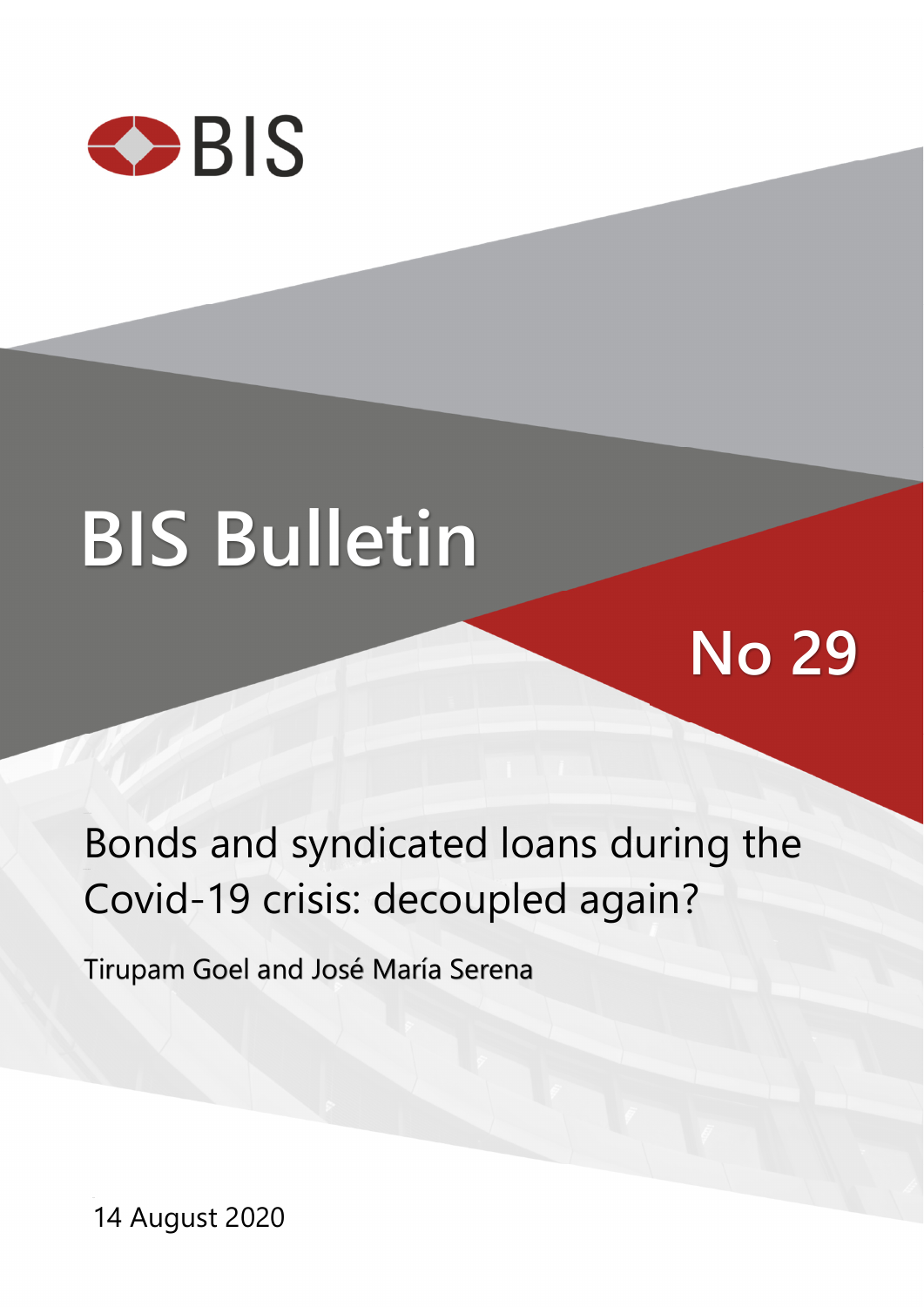BIS Bulletins are written by staff members of the Bank for International Settlements, and from time to time by other economists, and are published by the Bank. The papers are on subjects of topical interest and are technical in character. The views expressed in them are those of their authors and not necessarily the views of the BIS. The authors would like to thank many BIS colleagues for their helpful comments, and are grateful to Haiwei Cao and Ilaria Mattei for excellent research assistance, and to Louisa Wagner for administrative support.

The editor of the BIS Bulletin series is Hyun Song Shin.

This publication is available on the BIS website [\(www.bis.org\)](http://www.bis.org/).

*© Bank for International Settlements 2020. All rights reserved. Brief excerpts may be reproduced or translated provided the source is stated.* 

ISSN: 2708-0420 (online) ISBN: 978-92-9197-420-6 (online)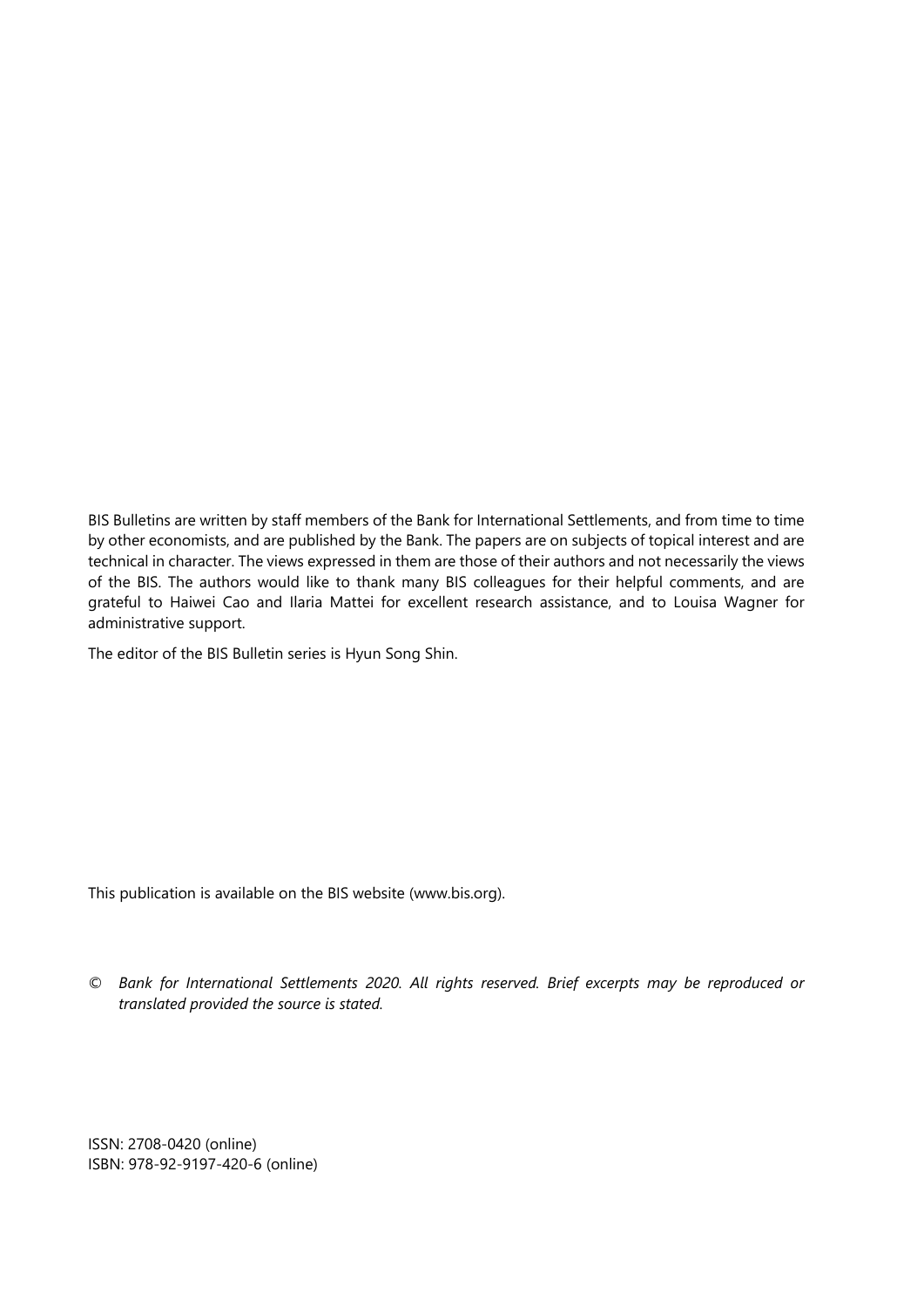*tirupam.goel@bis.org*

## Bonds and syndicated loans during the Covid-19 crisis: decoupled again?

## *Key takeaways*

- *Borrowing by non-financial firms in global debt markets surged following the Covid-19 shock. Bond issuance boomed, while syndicated loan originations trailed.*
- *Led by easier access to bond markets, large firms significantly increased their borrowing. The rest of the firms faced bottlenecks due to their reliance on a strained syndicated loan market and hurdles in switching to bond markets.*
- *Large firms, which had lower cash buffers pre-crisis than smaller firms, used part of the fresh credit to raise their buffers in addition to meeting liquidity shortfalls.*

## Introduction

As economic activity slowed and uncertainty rocketed during the Covid-19 outbreak, non-financial firms dashed to debt markets – namely bond and syndicated loan markets – to secure funds for covering operational expenses, and possibly buttress their cash buffers. Policy initiatives accommodated this surge by boldly supporting bank-intermediated as well as market-based credit. The subsequent boom in borrowing was, however, uneven. Using data on global debt markets up to early June 2020, we document that bond issuance surged but syndicated loan originations trailed.

The decoupling of bond and syndicated loan markets is reminiscent of a broadly similar trend observed during the Great Financial Crisis (GFC). Although the current crisis did not originate in the banking sector, banks seem to be pulling in their horns as their lending capacities have been hit, and a dim economic outlook has made them more cautious. At the same time, collateralised loan obligation (CLO) issuance has declined and end investors have become more risk-averse – which has created additional blockages in the complex plumbing of the syndicated loan market.

At the firm level, the bulk of new borrowing has been raised by *large firms* – with revenues above \$1 billion – reflecting their better access to the booming bond market.<sup>1</sup> Large firms typically had lower cash-buffers pre-crisis than other firms, and used part of the fresh credit to raise their buffers in addition to meeting liquidity shortfalls.

<span id="page-2-0"></span><sup>1</sup> We classify firms borrowing in debt markets as either large or mid-sized using a revenue threshold in line with usual industry practice (eg Dun & Bradstreet (2017)). Our findings are robust to alternative thresholds such as \$2 billion. We further assume that firms in the debt market that do not disclose financial information are mid-sized; indeed, large firms typically need to disclose such information. Small firms (ie with revenues below \$10 million) rarely borrow in debt markets.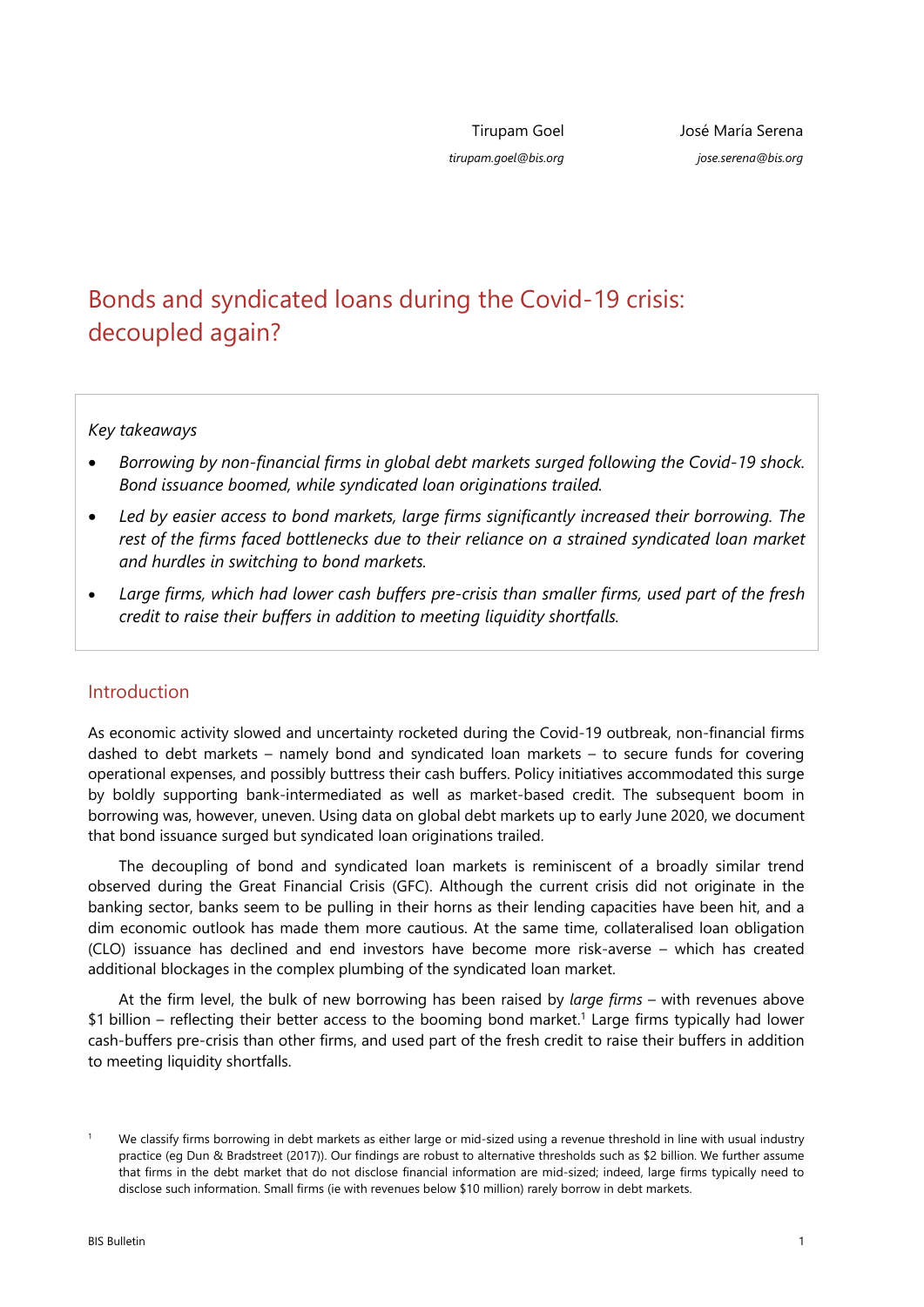Our findings draw on the worldwide bond issuance and loan originations by non-financial firms in debt markets, which is a major source of funding for large and mid-sized firms. As of end-2019, firms from 121 jurisdictions had outstanding bonds and syndicated loans.

### Borrowing by firms in global debt markets: pandemic vis-à-vis the  $GFC<sup>1</sup>$

#### In billions of US dollars Graph 1 Borrowing in debt markets Bond issuance and syndicated loan …in a repeat of a similar occurrence boomed $2,3$ originations decoupled...<sup>2, 4</sup> during the GFC4, 5 80 60 60 60 40 40  $40$ 20  $2<sup>c</sup>$  $20$  $\Omega$  $\mathbf 0$ <u> 1 | | | | | | | | | -20</u>  $\mathbf 0$ انتلبنانيا –20 Q3 19 Q4 19 Q1 20 Q2 20 Q3 19 Q4 19 Q1 20 Q2 20 Q1 92 Q1 98 Q1 04 Q1 10- Syndicated loans Net total borrowing  $-$  Bonds

 $<sup>1</sup>$  All panels are based on global bond issuance and syndicated loan originations. Syndicated loans include term loans and credit lines. Net</sup> flows are computed as gross borrowing (issuances and originations) minus redemptions.  $2$  The dashed vertical lines indicate the last week of February (24 February–1 March) and third week of March (16–22 March), marking the spread of the turmoil to debt markets and the beginning of credit policies by the major central banks, respectively.  $3$  Total borrowing includes bond issuance and loan originations. 4 Net flows of bonds and syndicated loans. 5 The dashed vertical line indicates the second week of September 2008.

Sources: Dealogic; authors' calculations.

## Global borrowing in debt markets boomed, driven by bond issuance

Borrowing by non-financial firms in global bond and syndicated loan markets surged at the height of the Covid-19 crisis, before moderating as financial conditions began to normalise (Graph 1, left-hand panel). Central banks played a pivotal role in accommodating the surge. From mid-March, many advanced economy central banks expanded existing corporate bond purchase facilities or set up new ones (Cavallino and Fiore (2020)). Some have purchased debt in both secondary and primary markets, and a few have included syndicated loans in their asset purchase programmes (eg the Federal Reserve). At the same time, credit guarantees and funding for lending programmes have been instigated to support bankintermediated credit, such as via syndicated loans. By late March, these facilities accommodated a surge in overall borrowing in global debt markets.

Yet the boom was mainly led by bond markets, while the syndicated loan market trailed (Graph 1, centre panel). Net bond issuance rose substantially relative to levels seen during the previous year. In contrast, syndicated loan originations did not follow the surge in bond issuance. This decoupling between bond and syndicated loan markets recalls a similar divergence observed during the GFC when marketand bank-based finance parted ways (right-hand panel and eg Adrian et al (2012)). A crucial difference, however, is that the current crisis, unlike the GFC, did not originate in the banking sector per se. This underscores the resilience of market-based finance in supporting firms when other forms of finance are strained (Claessens (2016)).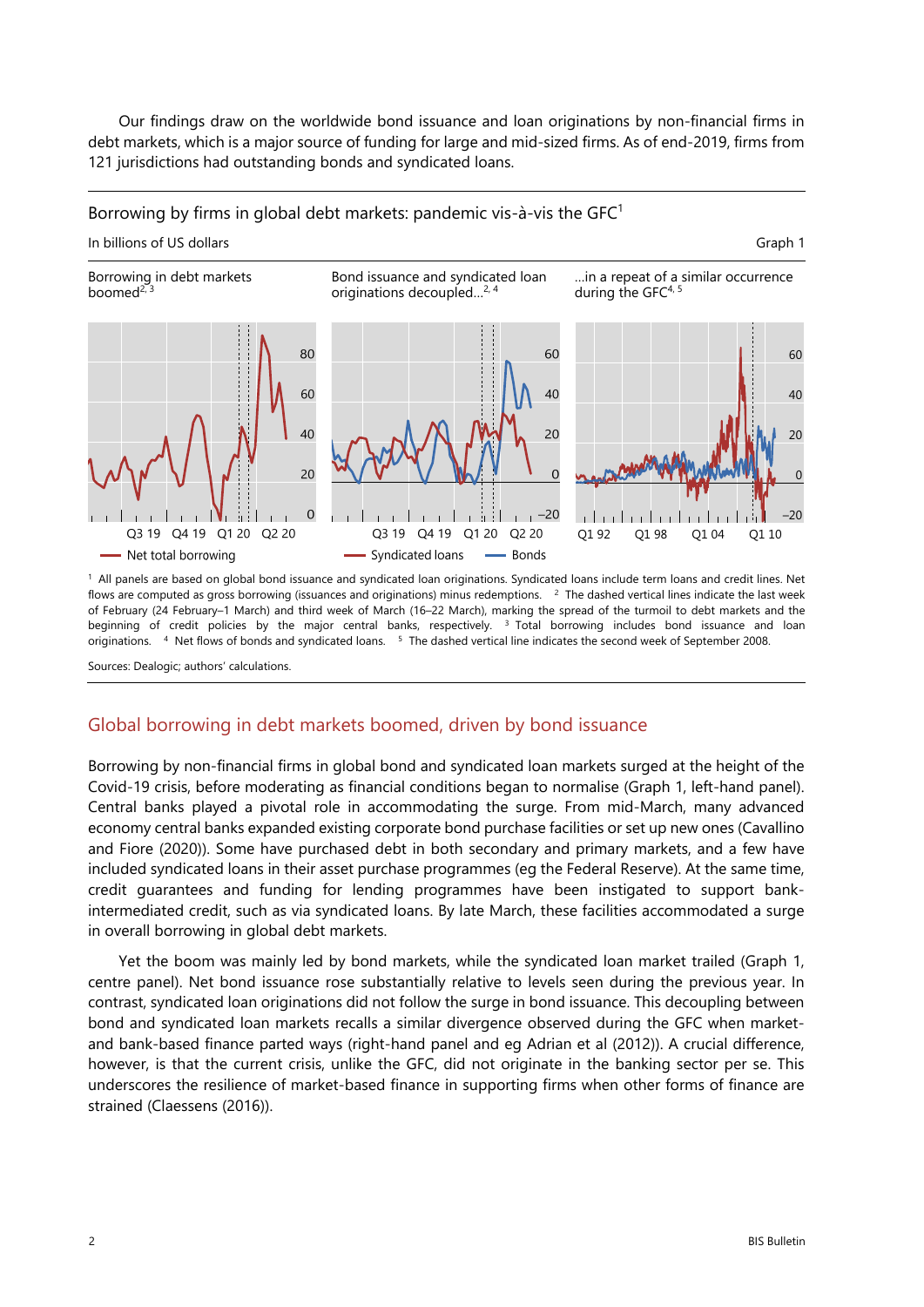## Drivers of strains in the syndicated loan market

Strains in the syndicated loan market stem from blockages in its complex plumbing, which features dependence on banks, CLOs and end investors.

Indeed, amid heightened global uncertainty and lower lending capacity, banks have become more cautious and have pulled in their horns. For one, large drawdowns of credit lines have increased the outstanding credit amount on banks' balance sheets. In the US, for instance, the total stock of drawn credit lines increased from about \$650 billion as of end-2019 to \$1,050 billion as of Q1 2020 (Federal Reserve Board et al (2020)). This increase amounts to almost 15% of the total (drawn and undrawn) credit line commitments by US financial institutions as of end-2019. The increase in credit exposure is likely to have pushed banks closer to regulatory and internal risk management limits, not least because of an increase in the risk weight of the exposures. In addition, the expected surge in non-performing assets has led banks to massively increase loan loss provisions (Graph 2, left-hand panel), which has probably hampered both balance sheet space and risk appetite.



 $1$  Loan loss provisions by 15 major syndicated loan-arranging banks globally. Q2 2020 data are not available for some banks.  $2$  Net issuance of collateralised loan obligations, as a three-month moving average. The dashed vertical line marks February 2020, when the turmoil spread to debt markets. <sup>3</sup> BDCs loan funds = Wells Fargo Business Development Company Scoreboard Weighted Index. HY bond funds = PIMCO High-Yield Corporate Bond Index. The dashed vertical lines indicate the last week of February (24 February–1 March) and third week of March (16–22 March), marking the spread of the turmoil to debt markets and the beginning of credit policies by the major central banks, respectively.

Sources: Dealogic; Refinitiv; SNL; authors' calculations.

At the same time, other parts of the syndicated loan market have faltered too. For one, issuance of CLOs, which pool and securitise syndicated loans to sell rated tranches to end investors, has slowed and turned negative in net terms (Graph 2, centre panel). Likewise, loan funds and exchange-traded funds, a major source of liquidity in the secondary market, have seen large outflows. In addition, a larger decline in loan fund indices relative to bond fund indices of similar credit rating suggests potential investor aversion (Harmon and Ivashina (2020)) to the syndicated loan market (right-hand panel).

## Large firms capitalise on easier access to bond markets

A firm-level perspective shows that borrowing by large firms in debt markets has outpaced that of midsized firms. The average size of borrowers (in revenue terms) in debt markets is twice that at the beginning of the crisis, and well above the levels registered during the GFC (Graph 3, first panel). One manifestation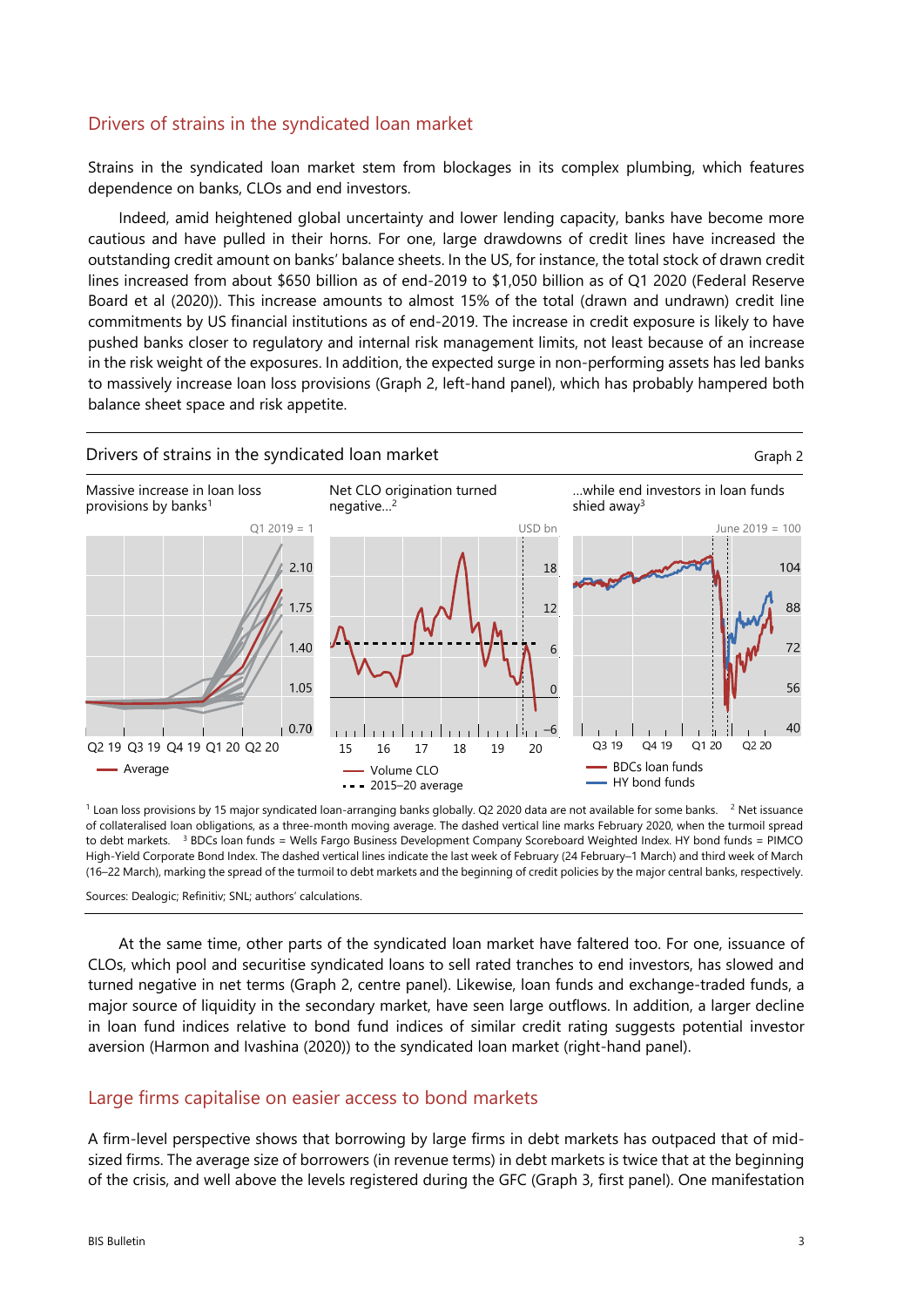of this shift is the fact that the number of large firms – with annual revenues above \$1 billion – tapping debt markets, has risen. By late May, they accounted for more than 70% of all borrowers, which is close to the highest level in the last 10 years (second panel). Alternative thresholds for identifying large firms, such as \$2 billion, lead to a similar takeaway. The share of the rest of the firms borrowing in debt markets, midsized firms, has shrunk as a result.



Large firms used easier access to bonds to gather the bulk of the new borrowing Graph 3

1 Three-month moving average. The dashed vertical line indicates the third week of March (16–22 March), marking the beginning of credit policies by the major central banks. <sup>2</sup> Revenue of firms issuing bonds and syndicated loans (median value). Korean bond issuers are excluded due to the idiosyncratic characteristics of the domestic bond market where they borrow, featured by frequent issuances of small amounts. <sup>3</sup> Large firms are those with revenues above \$1 billion.  $4$  Number of borrowers, as a three-month moving average. Korean companies are excluded due to the idiosyncratic characteristics of the domestic bond market where they borrow, featured by frequent issuances of small amounts.

Sources: Refinitiv; Dealogic; authors' calculations.

The preponderance of large firms in new borrowing reflects their better access to the booming bond market and the lesser reliance on the strained syndicated loan market. More than 70% of the large borrowers had outstanding bonds at the onset of the pandemic or have issued bonds in the past. By contrast, two thirds of mid-sized borrowers have never issued a bond (Graph 3, third panel). For large firms, widespread experience in bond markets makes it easier to issue bonds now. For one, they have the right relationships with security underwriters. In addition, informational asymmetries vis-à-vis investors are smaller (Diamond (1984)) – indeed, investor demand is probably stronger for larger firms that tend to be more well known. Moreover, these firms have already paid the fixed costs associated with bond issuance (eg registrations), which can be prohibitively high for an entrant (Krishnaswami et al (1999)). All these aspects seem to have paved the road to bond market access for large firms during the current crisis, thus driving a pickup in the share of bond issuance by these firms during Q2 2020 (fourth panel).

The greater share of large firms in new borrowing occurs despite the fact that they may be facing lower or comparable liquidity shortfalls compared with mid-sized firms. First, large firms are not concentrated in the harder-hit sectors (Graph 4, first panel), suggesting that the negative shock to revenues is not stronger than that experienced by mid-sized firms. Second, large firms face lower nearterm refinancing needs on the back of longer average maturity of their debt and a much smaller share of debt maturing in 2020 (second panel). Third, a lower pre-crisis labour expense-to-revenue ratio suggests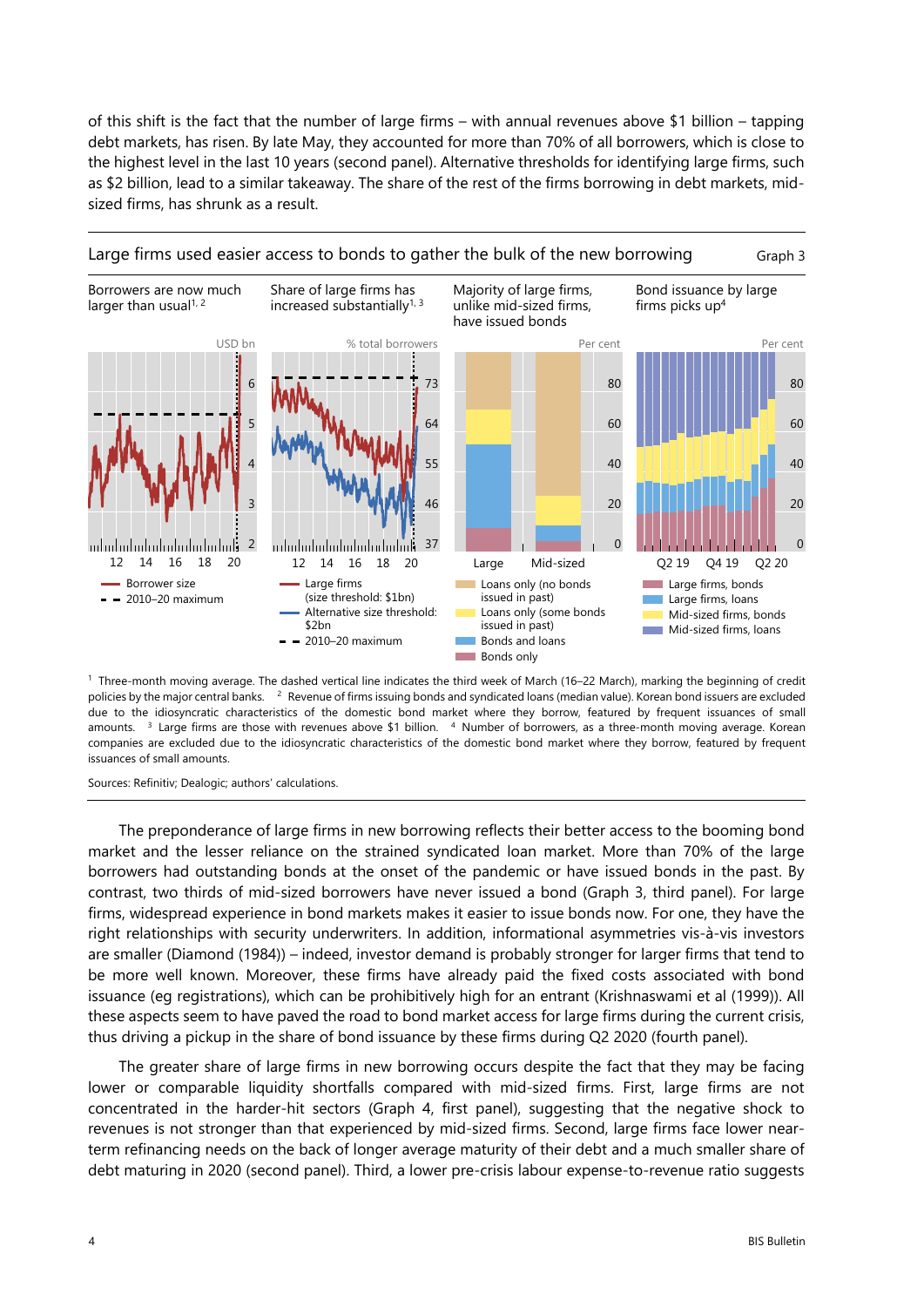that, all else equal, the contraction of revenues coupled with sticky labour expenses is likely to lead to lower funding needs compared with mid-sized firms (third panel). Moreover, large firms are unlikely to be on the receiving end of a flight to quality by risk-averse investors. The financial soundness of large firms, as assessed by the Altman Z-score is only marginally better than that of mid-sized firms (third panel).



 $<sup>1</sup>$  Based on US firms. The drop in employment during March–May reflects the size of the shock to the sector. The red dots represent the two</sup> hardest-hit sectors (left to right): Accommodation and Food Services; Arts, Recreation and Entertainment. R-squared upon excluding these sectors is 0.16. <sup>2</sup> The boxes show the interquartile ranges for public firms with outstanding loans and bonds as of end-2019. <sup>3</sup> Cash ratio is the cash and short-term assets to total assets.

Sources: Refinitiv; US Bureau of Labour Statistics; authors' calculations.

## The rationale for borrowing by large firms: liquidity shortfalls or precautionary motives?

While large firms have probably used borrowing proceeds to meet short-term liquidity shortfalls, some indicators suggest that these firms are building precautionary buffers too. Plummeting revenues have most likely created liquidity shortfalls (Banerjee, Illes, Kharroubi and Serena (2020)) and companies may be using proceeds to meet operating expenses. But at the same time, economic uncertainty may have induced these firms to self-insure by raising their cash buffers via new borrowing. This motive may be particularly strong in the case of large firms that typically had lower cash buffers compared with mid-sized firms before the crisis (Graph 4, fourth panel). Indeed, a positive correlation between new long-term borrowing and change in cash-to-asset ratios during the first half of 2020 (Graph 5, first panel) suggests that large firms used part of the proceeds to increase their liquidity buffers. Relatedly, the cash ratios of large firms rose sharply – a pattern which recalls a similar experience in the aftermath of the GFC (second panel).<sup>2</sup>

Contractual features of new security issuances also point to precautionary motives. The share of new borrowing that is not earmarked for specific purposes (such as capital expenditures) increased significantly, which suggests that borrowers aimed for financial flexibility (Graph 5, third panel). Likewise, an increase in the average tenor of issuances points to firms' striving to avoid near-term refinancing needs (fourth panel).

Our analysis suggests that large firms have used fertile conditions in bond markets to not only meet funding shortfalls but also secure precautionary liquidity buffers. Like in the aftermath of the GFC, large firms may gradually use or decommission these buffers (Graph 5, second panel), and thus better cope with

<span id="page-6-0"></span> $\overline{2}$ The increase in buffers is also likely to be driven by drawdowns of credit lines to which large firms typically have access.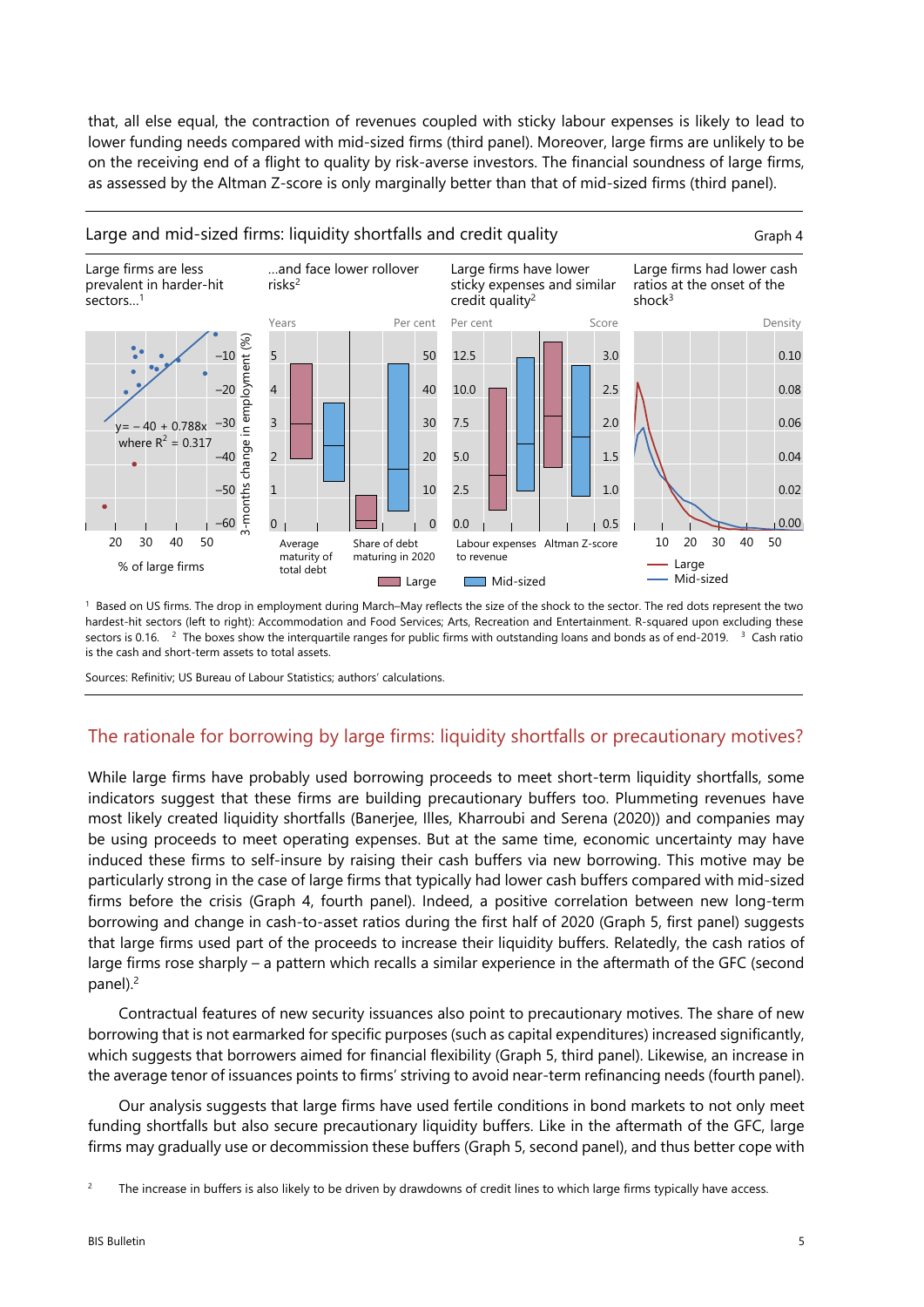economic uncertainty. However, dominance in bond-based borrowing by large firms could crowd out midsized firms, which are also creditworthy and may exhibit significant liquidity needs.



1 Sample of firms includes all the constituents of the Thomson Reuters Global Index which had disclosed financial information for Q2 2020 as of 6 August 2020. 2 Large firms are those with revenues above \$1 billion. Net debt is the long-term debt-to-total assets ratio. Cash is the short-term assets-to-total assets ratio. Growth between Q4 2019 and Q2 2020. 3 Cash ratio is cash and short-term assets to total assets. <sup>4</sup> Flexible use of proceeds debt excludes debt raised specifically for capital expenditures, working capital, refinancing debt, buyouts or financial purposes (eg share buybacks). 5 The dashed vertical lines indicate the last week of February (24 February–1 March) and third week of March (16–22 March), marking the spread of the turmoil to debt markets and the beginning of credit policies by the major central banks, respectively. <sup>6</sup> Originations with an original maturity above 10 years.

Sources: Dealogic; Refinitiv; author's calculations.

## References

Adrian, T, P Colla, H S Shin (2012): "Which financial frictions? Parsing the evidence from the financial crisis of 2007–09", *NBER Working Papers*, no 18335, August.

Banerjee, R, A Illes, E Kharroubi and José María Serena (2020): "Covid-19 and corporate sector liquidity", *BIS Bulletin*, no 10, April.

Board of Governors of the Federal Reserve System (2020): *Syndicated Loan Portfolios of Financial Institutions*, Q1, [www.federalreserve.gov/releases/efa/efa-project-syndicated-loan-portfolios-of-financial](http://www.federalreserve.gov/releases/efa/efa-project-syndicated-loan-portfolios-of-financial-institutions.htm)[institutions.htm.](http://www.federalreserve.gov/releases/efa/efa-project-syndicated-loan-portfolios-of-financial-institutions.htm) 

Cavallino, P and F De Fiore (2020): "Central banks' response to Covid-19 in advanced economies", *BIS Bulletin*, no 21, June.

Claessens, S (2016): "Regulation and structural change in financial systems", *The future of the international monetary and financial architecture*, proceedings of ECB Forum on Central Banking, June.

Diamond, D (1984): "Financial intermediation and delegated monitoring", *Review of Economic Studies*, vol 51, no 3.

Dun & Bradstreet (2017): *The Middle Market Power Index: Economic might of middle market firms*, August.

Harmon, M and V Ivashina (2020): "When a pandemic collides with a leveraged global economy: the perilous side of Main Street", *VoxEU*, 29 April*.* 

Krishnaswami, S, P Spindt and V Subramaniam (1999): "Information asymmetry, monitoring, and the placement structure of corporate debt", *Journal of Financial Economics*, vol 51, no 3.